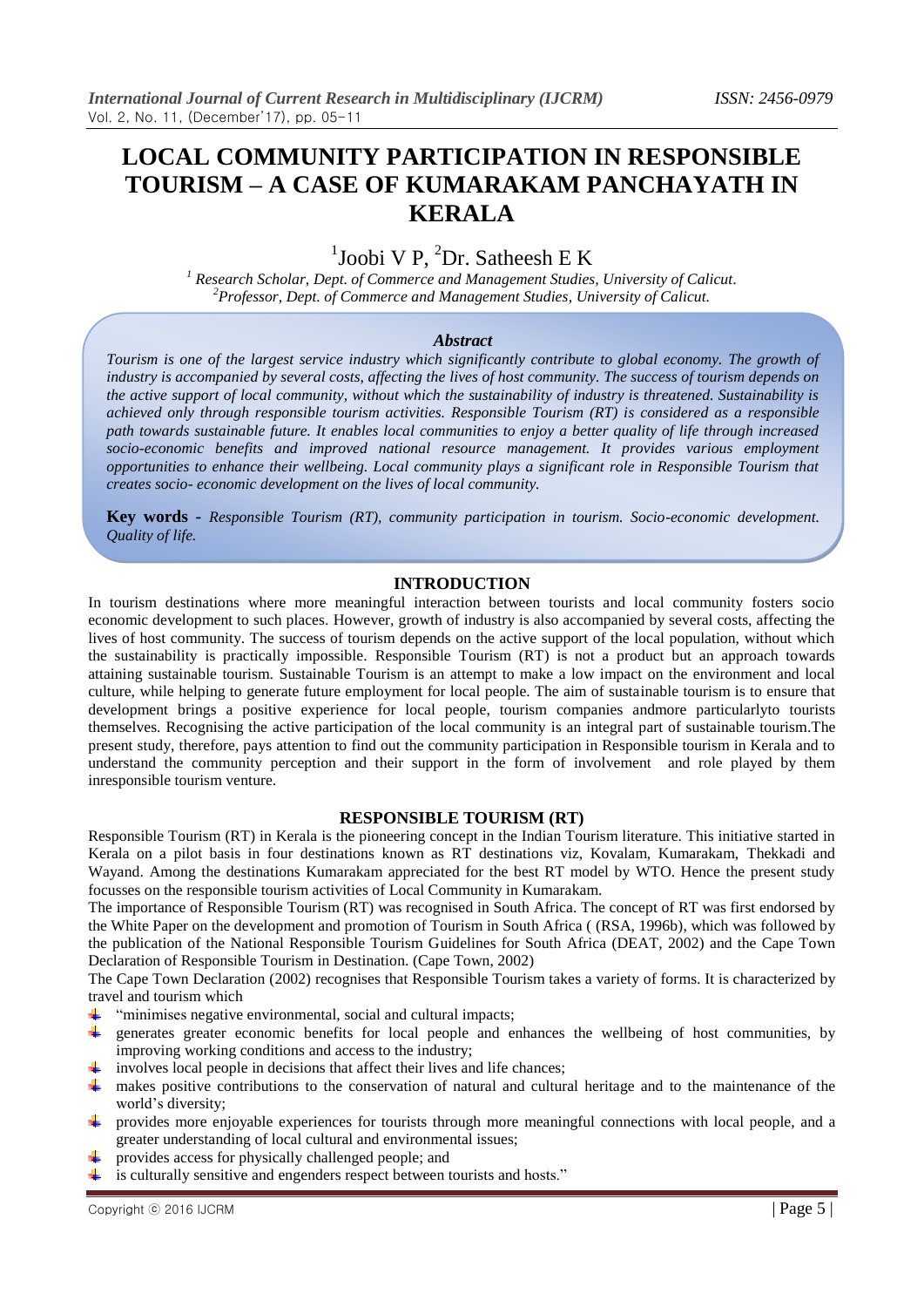## *LOCAL COMMUNITY PARTICIPATION IN RESPONSIBLE TOURISM – A CASE OF KUMARAKAM....*

Responsible Tourism represents a way of doing tourism planning, policy and development to ensure that benefits are optimally distributed among imparted populations, governments, tourists, and investors. Furthermore, Responsible Tourism practices require strong leadership and involve ways of managing tourism resources to achieve optimum benefits for the different communities of interest. It is a tourism or leisure activity implementing practices that are respectful of natural and cultural environment and which contribute in an ethical manner to the local economic development. It therefore favours that tourist's awareness concerning his own impacts on the local territory and makes him an actor of his experience. After all Responsible Tourism (RT) is considered as a responsible path to sustainable future.

Responsible Tourism enables local communities to enjoy a better quality of life through increased socio-economic benefits and improved national resource management. Responsible Tourism through Conservation programme educate both tourists and community about the importance of the fragile marine eco system of the places. The key is to work hand in hand with the local community to ensure development happens at the right pace and does not exploit those who live there. The responsible tourism or travel cannot exist if the community is not involved. The Responsible Tourism venture in Kerala focus mainly on three thematic areas – the economic, social and environmental aspects of destination. It makes the natives an integral part of the growing tourism industry in the village and promote pride in their land and culture. The Kerala Govt. has taken initiatives towards sustaining the tourism industry in the region and has implemented many programmes through RT initiatives. Conforming to the goals envisaged by RT activities worldwide, the Kerala Govt. also encourages activities which generate greater economic benefits for local people and enhance their wellbeing. It is also culturally sensitive and creates a greater awareness of the need for sustaining diverse cultures and the nature of destination. From the tourist perspective, the activities help him/her to interact with the local people and thus provides a more enjoyable tourism experience. Simply RT is treating others the way they wish to be treated.

The Responsible Tourism concept, by embracing a quadruple bottom line (i.e., considers the cultural, social, environmental and economic aspects) and aiming to benefit all those involved, is trying to overcome the social problems associated with poverty, intergenerational equity concerns, and loss of cultural diversity. For (George, 2007)the main features of RT are that it aims at developing a competitive advantage, assesses, monitors and discloses the impacts of tourism developments, involves local communities for them to achieve socio-economic linkages-; encourages natural, economic, social and cultural diversity; promotes the sustainable use of natural resources.

#### **COMMUNITY PARTICIPATION IN RESPONSIBLE TOURISM**

Community participation is a key element in Sustainable Tourism. Community participation in the tourism development process has emerged and been refined in the context of developed countries. Community participation in a tourism initiative appears to be closely linked to the derivation of livelihood and other benefits from the initiative to that same community. Community participation is often regarded as one of the most essential tools, if tourism is to make substantial contribution to the national development of a country (Lea,1988). According to the Khama Rhino Sanctuary Trust (KRST) management plan, community participation is a planned effort to influence community opinion through good character and responsible performance, based upon mutually satisfactory two-way communication (Grossman,&Associates). (Tosun, 2000)asserts that it is a tool where aim is to readjust the balance of power and to reassert local community views against those of developers or the local authority. For some, community participation in tourism ensures that there is sustainability (Woodley,1993), better opportunities for local people to gain benefits from tourism taking place in their locality positive local attitudes and the conservation of local level to facilitate physical development, the inclusion of community wishes in tourism planning and development and to ensure economic returns from the industry.

Responsible tourism has typically understood as a broad set of tourist interactions that engage with and benefit local communities and minimise negative social and environmental impacts. Usually community participation focuses in decision making processes and the benefits of tourism development (Gibson and Marks 1995, (Timothy, 1999), Tosun 2000). It is thought that only when local communities are involved in decision making, can their benefits be ensured and their traditional life styles and values respected (Gunn 1994, Lankford and Howard 1994, Linderberg and Johnson 1997, Mitchell and Reild 2001, Sheldon and Abenoja 2001, Timothy 1999, Well 1996).

Community participation via employment as workers or as small business operators, rather than participation in the decision-making process, has been recognised to help local people receive more than economic benefits (Tosun 2002) The success of tourism depends on the active support of the local population (Gursoy& Rutherford,2004), without which the sustainability of the industry is threatened. Residents should be the focal point of the tourism decision making process (Choi& Sirakaya,2005). Tourism increases employment opportunities for the local people (Dyer, Gursoy, Sharma& Carter,2007; Gu& Ryan2008), improves the local economy (Gursoy& Rutherford,2004;) contributes to income and standard of living (Belisle& Hoy,1980), brings in new businesses and improves investment opportunities (Dyer et.al.2007)enriches the community fabrics, cultural values, leads to heightened self-esteem fabrics, cultural values, leads to heightened self-esteem and improves quality of life of the residents (Milman& Pizam,1988).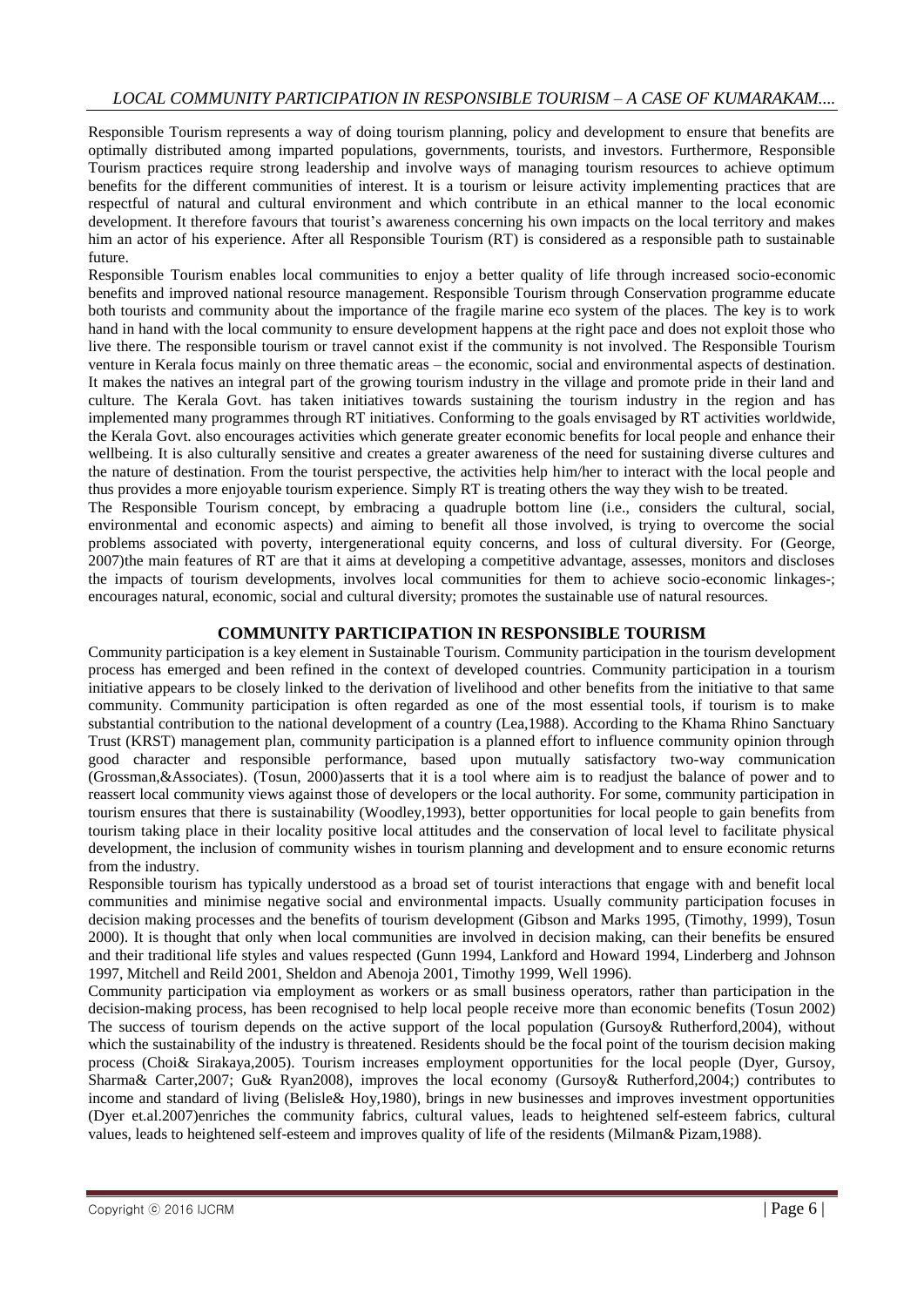## **COMMUNITY PARTICIPATION: KERALA RESPONSIBLE TOURISM MODEL.**

Responsible Tourism venture in Kerala helps the natives reap the benefits of the new industry by offering their product and services to visitors. It also provides opportunity for interaction with tourists giving the natives exposure to new ideas and culture, and also gives them a platform for showcasing their talents.

Confirming to the goals envisaged by Responsible Tourism worldwide, the Kerala Govt. encourages activities which generate economic benefit for local people and enhance their wellbeing. The communities which are benefited by RT are Farmers, Transporters, Artists, Local Businesses, Guides& Workers, Women Empowerment like Kudumbasree, Craftsman, Fisherfolk, Unskilled Labour force etc.

#### **REVIEW OF LITERATURE**

Fariboz Aref(2006) has made an attempt to investigate the relationship between sense of community and level of participation in tourism activities in Shiraz,Iran. He points out without community participation and sense of community tourism development could not be achieved. Sense of community is an individual's perception of being responsibility to supported by, and belonging to his/her community. He found out that there is significant relation between sense of community and level of participation for tourism development. Sense of community can have a catalytic effect on development of tourism industry through enhancement of local participation.

Wen Jun Li based on a study in the Jinzhaigou Biosphere reserve of china, it is demonstrated that despite weak participation in decision making process, the local community can benefit sufficiently from tourism. Thus, to have a say in the management arena is only one of many ways to ensure that local people benefit from ecotourism. Rather, the modes of participation are related to the institutional arrangements and the different stages of tourism development present in a community.

Cavat Tosun has found that there are operational, structural and cultural limits to community participation in the tourism development planning in many developing countries although they do not equally exist in every tourist destination. Moreover, while these limits tend to exhibit higher intensity and greater persistence in the developing world than in the developed world, they appear to be a reflection of prevailing socio-political, economic and cultural structure in many developing countries.

## **STATEMENT OF THE PROBLEM**

Responsible tourism is an innovative and far reaching concept in Kerala tourism literature. It is becoming a global trend. Operators, destinations and industry organizations in many countries are already practicing Responsible tourism. RT is not a product but an approach which take place in communities, natural and cultural heritage sites and environments where people live and work. It is also challenged to demonstrate its positive impacts on livelihood, social and economic development and conservation. Responsible tourism ensures it does not cause any problem to local communities. In Kumarakam local community make up the majority of the tourism workforce and also perform a large number of unpaid and paid work in family tourism business. So, the present study focusses on local community participation in Responsible tourism. It aims to find out how the guidelines of RT have been successfully implemented in the development of local community in socially and economically.

#### **OBJECTIVES OF THE STUDY**

- \* To understand the role of local community in Responsible tourism
- To study the socio- economic impacts on local community through Responsible tourism.

#### **HYPOTHESES**

H1: Local community has a significant role in Responsible Tourism

H2: There is significant socio- economic impact of Responsible tourism on local community.

#### **RESEARCH METHODOLOGY & DATABASE**

A descriptive nature of study conducted on participation of local community in Responsible Tourism in Kumarakam panchayath based on both primary and secondary data. Primary data comes from selected drawn sample of local beneficiaries of Responsible tourism.For the purpose of data collection field survey with structuredinterview schedules were used. Secondary data comes from published sources like tourism journals, govt. publications, websites etc.

For the purpose of designing samples the various beneficiaries like Entrepreneurs, Fisherman, Farmer, Kudumbasree workers, Craftsman, Artists, Housekeepers, Food& Beverages culinary (Catering Servicers), Houseboat servicers and Drivers are taken into account. The sampling design proposed is convenience sampling. A representative sample of 100 selected beneficiaries form sample size.The sampling area selected for the study is Kumarakam panchayath in Kottayam district of Kerala. Simple mathematical tools and statistical tools such as percentage analysis, t test, mean and standard deviation, correlation, paired t test etc wasused for analysis of data. The data were analysed with the help of SPSS software.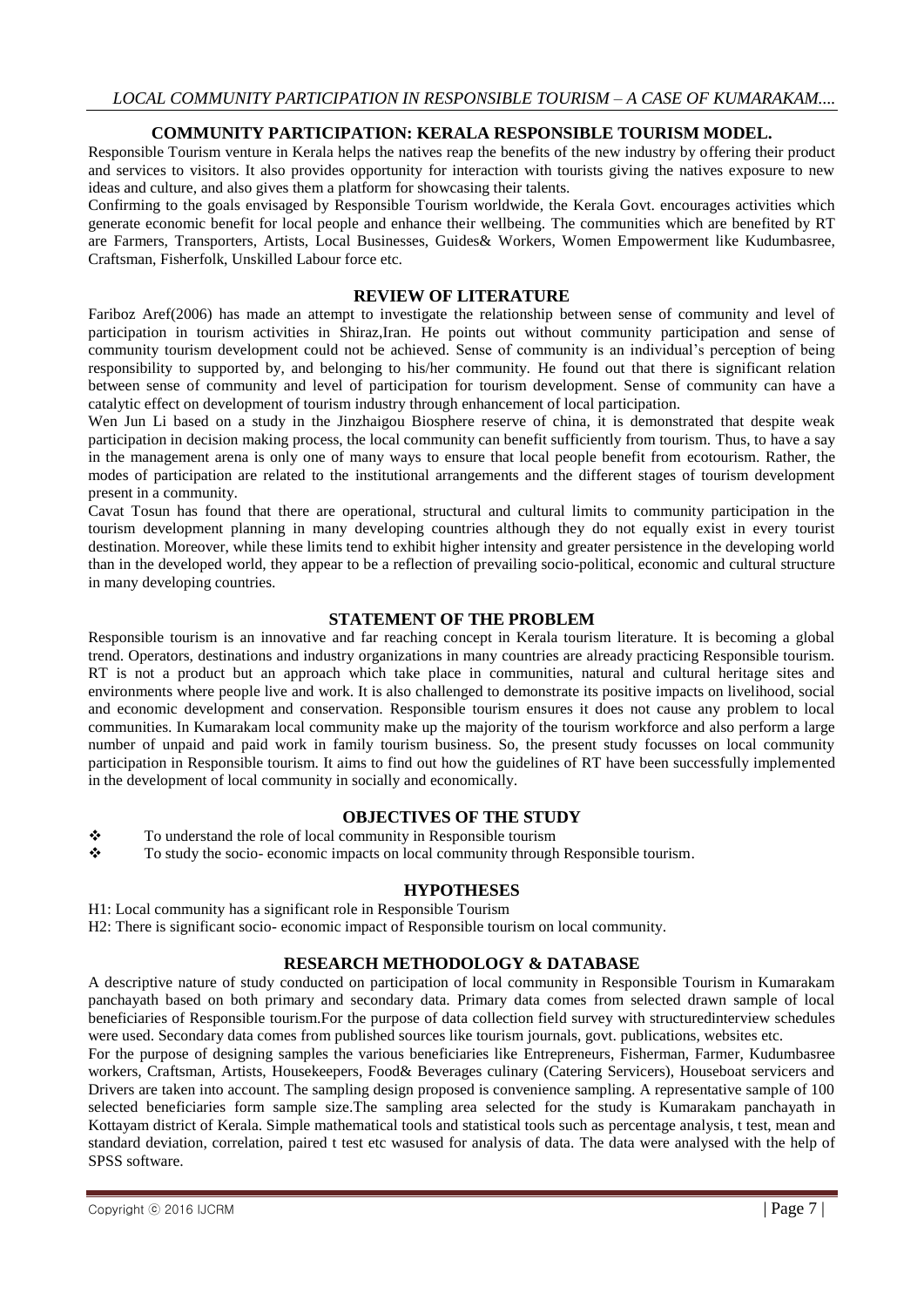| <b>TABLE 1 FTOHE OF THE NESPONDENT</b> |                      |                 |                 |  |  |  |  |
|----------------------------------------|----------------------|-----------------|-----------------|--|--|--|--|
|                                        |                      | Kumarakam       |                 |  |  |  |  |
| Characteristics                        | Categories           | Frequency       | Percentage      |  |  |  |  |
|                                        | Upto $3\overline{5}$ | $\overline{5}$  | 3.3             |  |  |  |  |
|                                        | $35 - 45$            | 82              | 54.7            |  |  |  |  |
|                                        | $45 - 55$            | 55              | 36.7            |  |  |  |  |
| Age                                    | 55-65                | $\overline{7}$  | 4.7             |  |  |  |  |
|                                        | Above 65             | $\mathbf{1}$    | $\overline{.7}$ |  |  |  |  |
|                                        | Total                | 150             | 100             |  |  |  |  |
|                                        | Male                 | 94              | 62.7            |  |  |  |  |
| Gender                                 | Female               | $\overline{56}$ | 37.3            |  |  |  |  |
|                                        | Total                | 150             | 100             |  |  |  |  |
|                                        | Single               | $\overline{2}$  | 1.3             |  |  |  |  |
|                                        | Married              | 148             | 98.7            |  |  |  |  |
| <b>Marital Status</b>                  | Total                | 150             | 100             |  |  |  |  |
|                                        | Degree               | 1               | .7              |  |  |  |  |
|                                        | Plus two             | 25              | 16.7            |  |  |  |  |
|                                        | <b>SSLC</b>          | 115             | 76.7            |  |  |  |  |
|                                        | <b>High School</b>   | 5               | 3.3             |  |  |  |  |
| Education                              | Primary              | $\overline{4}$  | 2.6             |  |  |  |  |
|                                        | Total                | 150             | 100             |  |  |  |  |
|                                        | More than 10 years   | 27              | 18              |  |  |  |  |
| Living status                          | Since I was born     | 123             | 82              |  |  |  |  |
|                                        | Total                | 150             | 100             |  |  |  |  |
| in<br>Experience                       | Up to $5$            | 28              | 18.7            |  |  |  |  |
| Tourism Industry                       | $5-10$               | 109             | 72.7            |  |  |  |  |
|                                        | Above 10             | 13              | 8.7             |  |  |  |  |
|                                        | Total                | 150             | 100             |  |  |  |  |

## **Table 1 Profile of the Respondent**

#### Source: survey data

Table 1 exhibits the profile of the respondent taken for survey.54.7 % of respondents are in the age group of 35-45. Majority (62.7%) of the respondent are male.98.7 % respondents are married. With regard to educational qualification most of the respondents (76.7%) are SSLC qualified. Majority of the respondents (82%) living in their locality since their birth. High number of respondents (72.7%) working in the tourism industry within the category of 5 -10 years. Local community take part in the Responsible tourism venture either directly or with the help of an agency such as RT group (Responsible Tourism special interest group), State Poverty Eradication Programme known as Kudumbasree (Group formed by the members of Ayalkkoottam or Area development societies that fall under CDS), Samrudhi Group (Group operated by Kudumbasree members), Co-operative society etc. In this study 82%of the respondent opined that

they procure and supply their product and extend services directly and extend services directly and 18% respondent depends on the help of agency.

| Table 3 Market of Local produces and Services |
|-----------------------------------------------|
|-----------------------------------------------|

| Market                                      | <b>Local Produces</b> |      | Local services |      |
|---------------------------------------------|-----------------------|------|----------------|------|
|                                             |                       | $\%$ |                | $\%$ |
| Within the locality                         |                       |      | 41             | 27.3 |
| Hotels & Resorts                            | 69                    | 46   |                | 7.3  |
| <b>Shops</b>                                |                       | 4.7  | 38             | 25.3 |
| Inside & outside locality shops and resorts | 65                    | 43.3 | 60             | 40   |
| Total                                       | 150                   | 100  | 150            | 100  |

Source: survey data

The Table 3 shows that the local community is getting an opportunity to sell their product and extend their services with no geographical limitations.They market their product and services within and outside their locality, Hotels & Resorts, Shops etc.

Local community plays a significant role in Responsible Tourism by contributing their expertise and skills in the field.The table 4 explains the perception of the Local community on the role in Responsible Tourism and Decision making process.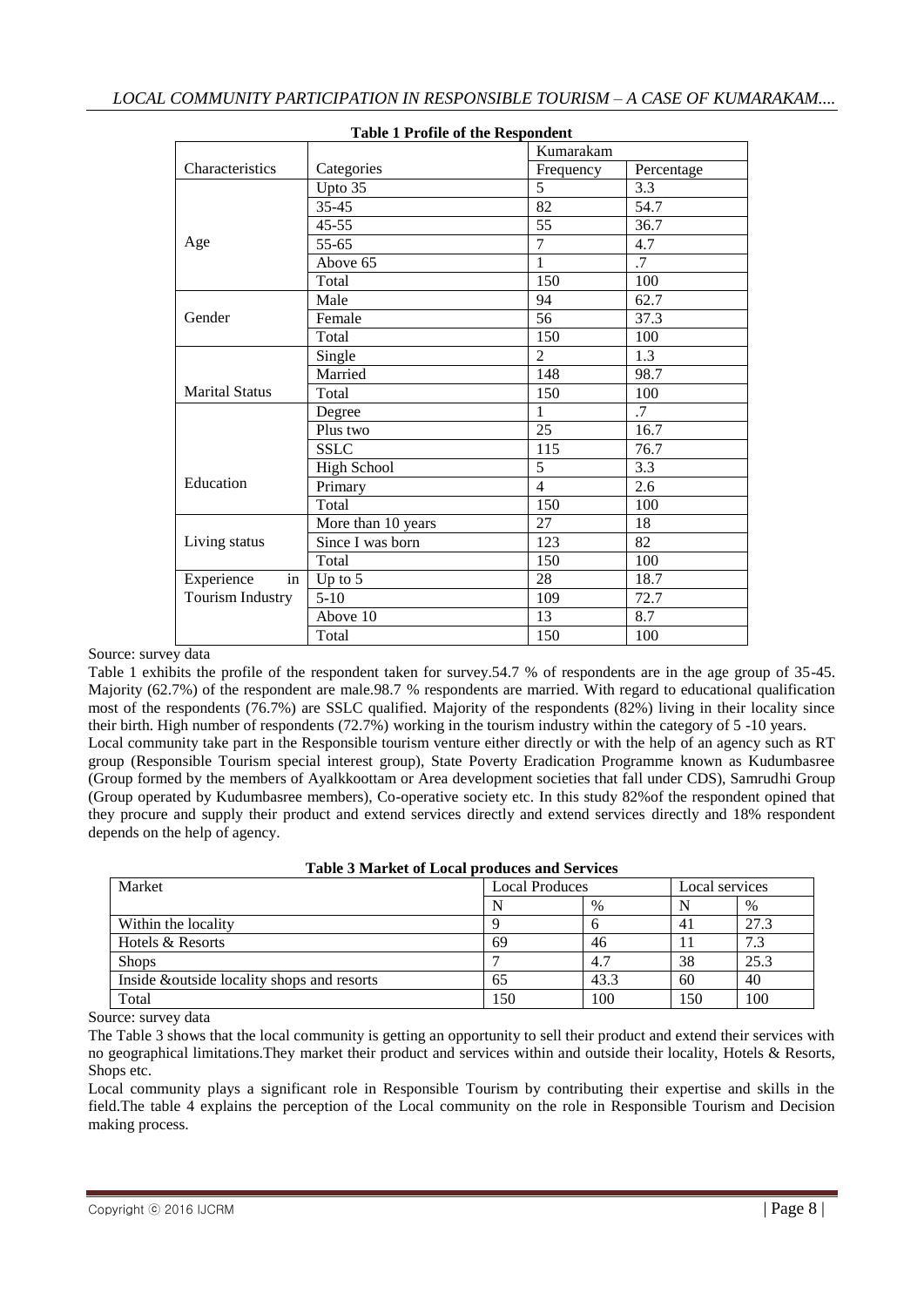| Category | Role in Responsible Tourism |      | Role in Decision making process |      |  |
|----------|-----------------------------|------|---------------------------------|------|--|
|          |                             | $\%$ |                                 | $\%$ |  |
| Yes      | 69                          | 98.6 | $\overline{\phantom{a}}$        | 07   |  |
| No       |                             |      |                                 | 4.0  |  |
| Total    | 70                          | 100  | $\overline{\phantom{a}}$        | 100  |  |

| Table 4 Perception of Local community on the role in Responsible Tourism and Decision-Making process. |  |  |  |  |
|-------------------------------------------------------------------------------------------------------|--|--|--|--|
|                                                                                                       |  |  |  |  |

#### Source: survey data

97.2 % respondents are in the opinion of they are having an active role in responsible tourism activities. The rest are indirectly participating in Responsible Tourism. The local community plays a vital role in the field of Responsible tourism by contributing their expertise and skills in various aspects. The most important outcome of RT initiative in Kerala is that it has created a healthy and positive relationship between the tourism industry and the local community. The various ways in which local community is involved in tourism are activities like Transportation, Marketing and sales of local products or services, Tour operating, Providing accommodation, Catering food and beverages, Laundry services, Local Food production, Ground transport, Excursions and attractions, Cultural, social & sports events, Furniture & crafts, Infrastructure, Service and resource of destination, Energy & waste supplies, Water recycling & disposal, Photo shoot , Garden & Landscaping , Boating/Houseboat service etc.

| Role Performed                               | Mean  | <b>Std.</b> Deviation | <b>Test Value</b> | t value | p value |
|----------------------------------------------|-------|-----------------------|-------------------|---------|---------|
| Entrepreneurs                                | 4.39  | .95                   |                   | 17.88   | .000    |
| Workers at all levels                        | 4.36  | 1.01                  |                   | 16.46   | .000    |
| Decision – makers on development.            | 4.17  | .85                   |                   | 16.76   | .000    |
| Consultant on tourism policies.              | 4.38  | .97                   |                   | 17.55   | .000    |
| Financial supporters of tourism development. | 2.64  | 1.14                  |                   | $-3.89$ | .000    |
| Total                                        | 19.95 | 3.45                  |                   | 17.59   | .000    |

## **Table 5 Perception of respondent on the Local Community participation in Responsible Tourism.**

Source: survey data

The local community in Kerala act as entrepreneurs, Workers at all levels, Decision – makers on development, Consultant on tourism policies, Financial supporters of tourism development in Responsible Tourism. From the table 5 it is understood that the first four ways of participations shows high mean score and the test value (3) is more than 1.96 (table value) at 5 % level of significance. The mean score of financial supporters are less which indicates that the local community is not financially supported to invest in tourism.

## **Socio – Economic impact of Responsible Tourism on Local Community.**

Responsible Tourism helps to creates successful developments in Socio – economic spheres of Tourism in Kerala. It effects the quality of life of local community by influencing socio- economic conditions of a destination.Responsible tourism creates employment opportunities to local people and it has helped to develop household income and education level of the people in general. The perception of local community on the socio- economic impact on the responsibility of Responsible Tourism are explained in Table 7 and Table 8.

#### **Table 6 Perception on the Economic Impact of Responsible Tourism on Local Community (Test Value 3)**

| Economic factors                                                                             | Mean  | Std. Deviation t value p value |       |      |
|----------------------------------------------------------------------------------------------|-------|--------------------------------|-------|------|
| Employment opportunities for the people.                                                     | 4.42  | .838                           | 20.76 | .000 |
| Household income of the people in general.                                                   | 4.31  | .881                           | 18.15 | .000 |
| Educational level of the people.                                                             | 4.00  | 1.036                          | 11.82 | .000 |
| Income generating projects for the people in general.                                        | 4.05  | .817                           | 15.78 | .000 |
| Entrepreneurial training<br>(general entrepreneurial spirit& development among local people) | 4.04  | .896                           | 14.20 | .000 |
| Total (Test value 15)                                                                        | 20.82 | 3.36                           | 21.18 | .000 |

Source: survey data

The table 6 shows that all the economic indicators of the responsibility are met by the Responsible Tourism as it shows high mean score and t value of each indicator is more than the table value 1.96 with p value .000. Which shows that there exists a significant difference on the opinion of respondent on the various economic indicators responsible tourism. From this it can able to realise that Responsible tourism has made a significant economic impact on Local community.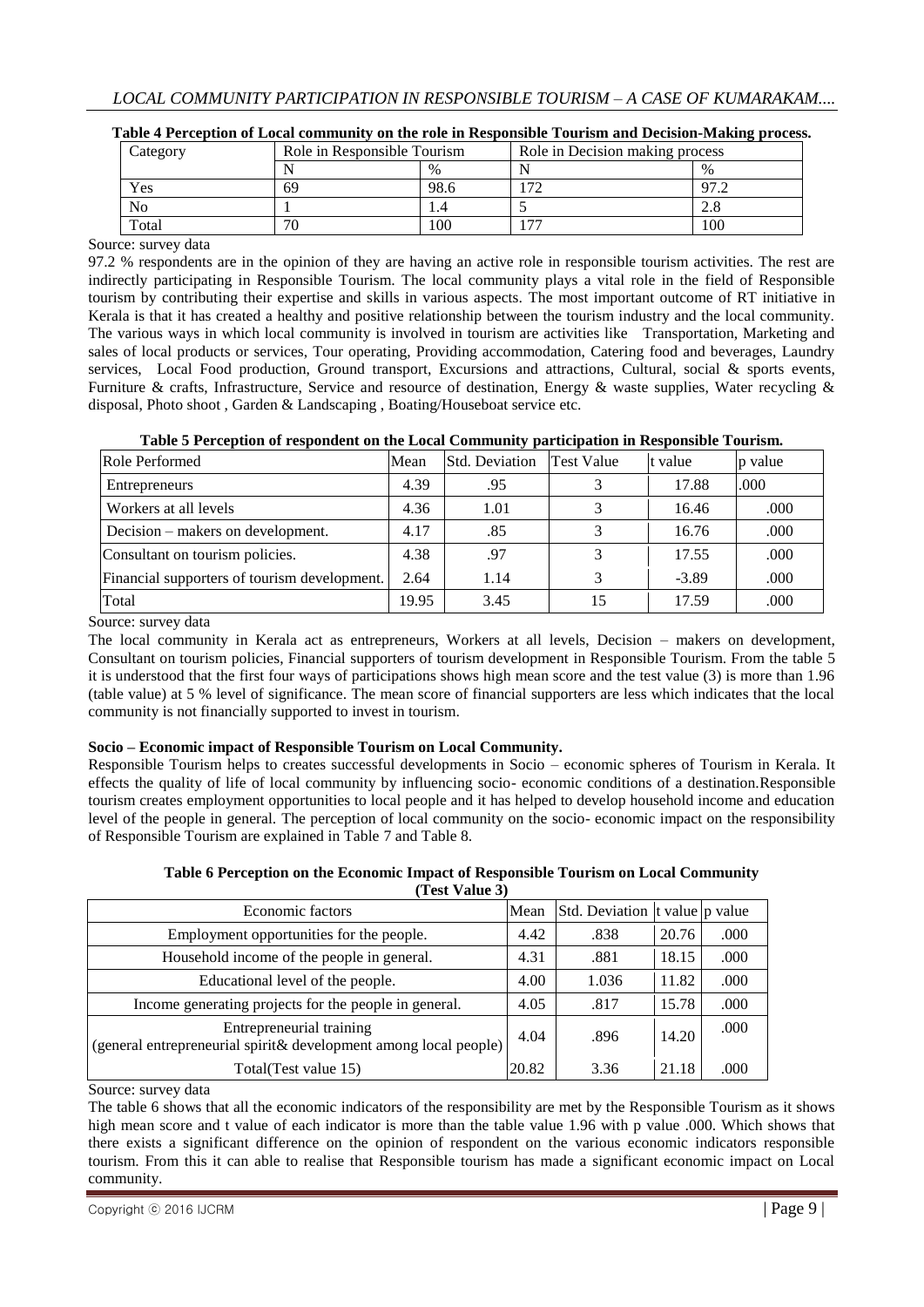| (Test Value 3)                                     |       |                       |         |         |  |  |  |
|----------------------------------------------------|-------|-----------------------|---------|---------|--|--|--|
|                                                    |       |                       |         | P value |  |  |  |
| Social Factors                                     | Mean  | <b>Std. Deviation</b> | T value |         |  |  |  |
| General quality of life of local people.           | 4.10  | 0.97                  | 13.83   | .000    |  |  |  |
| Decision making power of the local people.         | 4.23  | 0.93                  | 16.12   | .000    |  |  |  |
| Social status of the local people.                 | 4.02  | 1.04                  | 12.06   | .000    |  |  |  |
| Social awareness or knowledge of the local people. | 4.08  | 1.04                  | 12.72   | .000    |  |  |  |
| Quality of goods $&$ services in general.          | 4.16  | .94                   | 15.09   | .000    |  |  |  |
| Accessibility (transport & Communication)          | 3.90  | .95                   | 11.60   | .000    |  |  |  |
| Total(Test value 18)                               | 24.50 | 4.25                  | 18.74   | .000    |  |  |  |

# **Table 7 Perception on Social Impact of Responsible Tourism on Local Community**

Source: survey data

The table 7shows that all the social indicators of the responsibility are met by the Responsible Tourism as it shows high mean score and t value of each indicator is more than the table value 1.96 with p value .000. Which shows that there exists a significant difference on the opinion of respondent on the various social indicators responsible tourism. From this it is understood that Responsible Tourism made a significant social impact on local community as it created developments in general quality of life of local people, decision making power of the local people, social status of the local people, social awareness or knowledge of the local people, quality of goods & services in general, accessibility (transport & Communication) of local people.

#### **Table 8 Correlation between Life Status before and after Responsible Tourism**

| THUIL O COITENUM DELWEEN LIIE DRIMO DEMILE MIM MIEL TEODOMONIC TOMTOM |                |                       |             |       |  |  |  |  |
|-----------------------------------------------------------------------|----------------|-----------------------|-------------|-------|--|--|--|--|
|                                                                       | Mean           | <b>Std. Deviation</b> | Correlation | value |  |  |  |  |
| Life Status before RT                                                 | 25.19          | 7.50                  |             |       |  |  |  |  |
| Life Status after RT                                                  | 50 10<br>JJ.IZ |                       |             | .156  |  |  |  |  |

#### Source: survey data

From the table 8 it is clear that there is a perfect correlation between life status of local community before and after Responsible Tourism. The result of the test (Table 11) shows that a high positive development has occurred in local community by way of getting involved in Responsible Tourism.

## **Table 9 Socio- Economic Development of Local community.**

| .<br>.<br>LICOMOMMO D'UT VIODIMUNIU OI LIOCAN COMMINISTIE |                                          |                   |           |       |  |  |  |
|-----------------------------------------------------------|------------------------------------------|-------------------|-----------|-------|--|--|--|
|                                                           | Mean                                     | Std.<br>Deviation | value     | value |  |  |  |
| Life Status before and after RT                           | $\sim$<br>$\sim$ $\sim$<br>$-L$<br>ل د . | L3.IO             | $-26.006$ | .000  |  |  |  |
|                                                           |                                          |                   |           |       |  |  |  |

Source: survey data

## **Table 10 Result of Hypotheses Testing**

| Sl no | <b>Hypotheses</b>                                                                       | Statistical | t value        | Significance | Result   |
|-------|-----------------------------------------------------------------------------------------|-------------|----------------|--------------|----------|
|       |                                                                                         | test        |                | level        |          |
|       | Local community has a significant role in<br>Responsible Tourism                        | t test      | 17.59          | .05          | Accepted |
|       | There is significant socio-economic impact<br>of Responsible tourism on local community | t test      | 21.18<br>18.74 | .05          | Accepted |

## **Findings and Suggestions**

The study shows that the Local community participation plays a significant role in the Responsible Tourism and the decision-making process under Responsible Tourism. It has found from the study that the representatives of the Responsible Tourism create opportunities to work for the tourism and there by creates socio -economic development of local people. Even though the local community are encouraged to take part in tourism activities, they are not financially supported to invest in tourism by the Govt. authorities. Most of the people may reluctant to work for tourism because of lack of finance. Hence in this context it is better to take initiative to provide financial assistance to those needy ones.

## **CONCLUSION**

The Responsible Tourism is a pioneering concept in Kerala Tourism. It provides many worthwhile employment opportunities to local people in the destinations. Local community are the focal point for the supply of local produces, catering, homestays, transport, facilities and services for tourism development. The study shows that the local community has a significant role in Responsible Tourism and that helped to enhance the life status of the people.